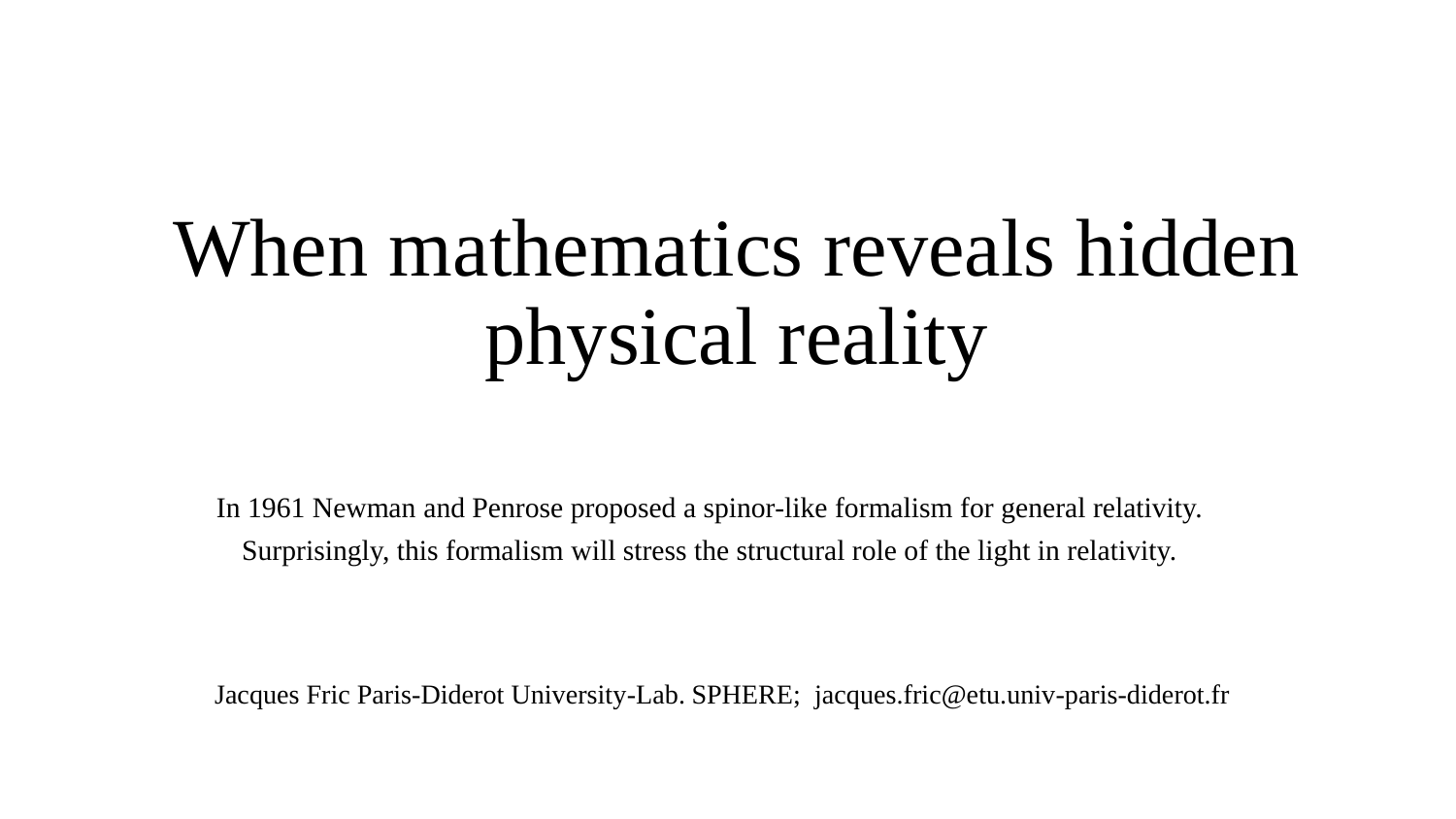# **Bachelard**

### Algebra gathers all the information

- In his book, "The new scientific spirit", [1] G. Bachelard, after considering the interplaying relations between what he calls « the realism » related to the experience and the « rationalism », related to our mind elaborating theories for making the physical world understandable, declared:
- « As the relations between objects are not substantial but relational, it is the algebra which gathers all relations but only relations. But whether the objects are not the roots of relations, one may wonder from where this relations come»
- This comment was mainly aimed to mathematics, but this also holds for the role of mathematics in some fundamental laws of physics.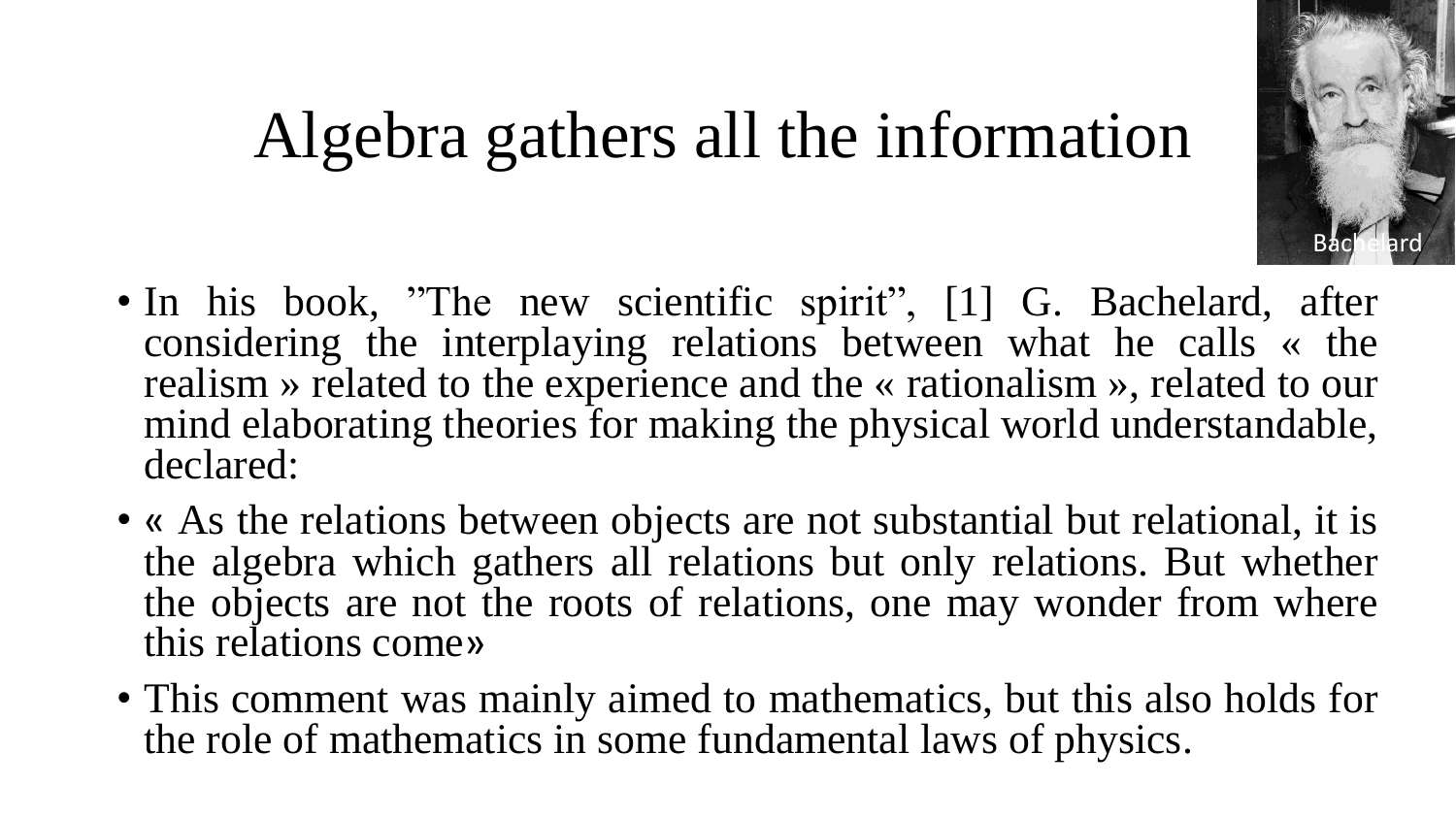# Algebra gathers all the information

- So, in mathematics, the compact group of rotations in the 3D Euclidean space acting on vectors is called  $SO(3)$ . A vector recovers its position after a rotation of  $2\pi$  radians around an axis in space. But the topology of this group is not simplex. If we write the Lie algebra of the three generators of this group, we discover that there are other solutions.
- A 2D solution, the SU(2) group acting on spinors, where they recover their position after a rotation of  $4\pi$  instead of  $2\pi$ , has a simplex topology and is therefore more fundamental than SO(3).
- This shows that the Lie algebra, relating the relations between the objects (the generators of the group), includes all the information about rotation in this space. The SO(3) group allowing to build the Lie algebra was just an example. The Lie algebra extracted its fundamental relational structure.
- It is the group SU(2) which is used in the Electroweak theory which relies on the product  $O(1)$ .  $SU(2)$ , proving that  $SU(2)$  is more physical than  $SO(3)$ .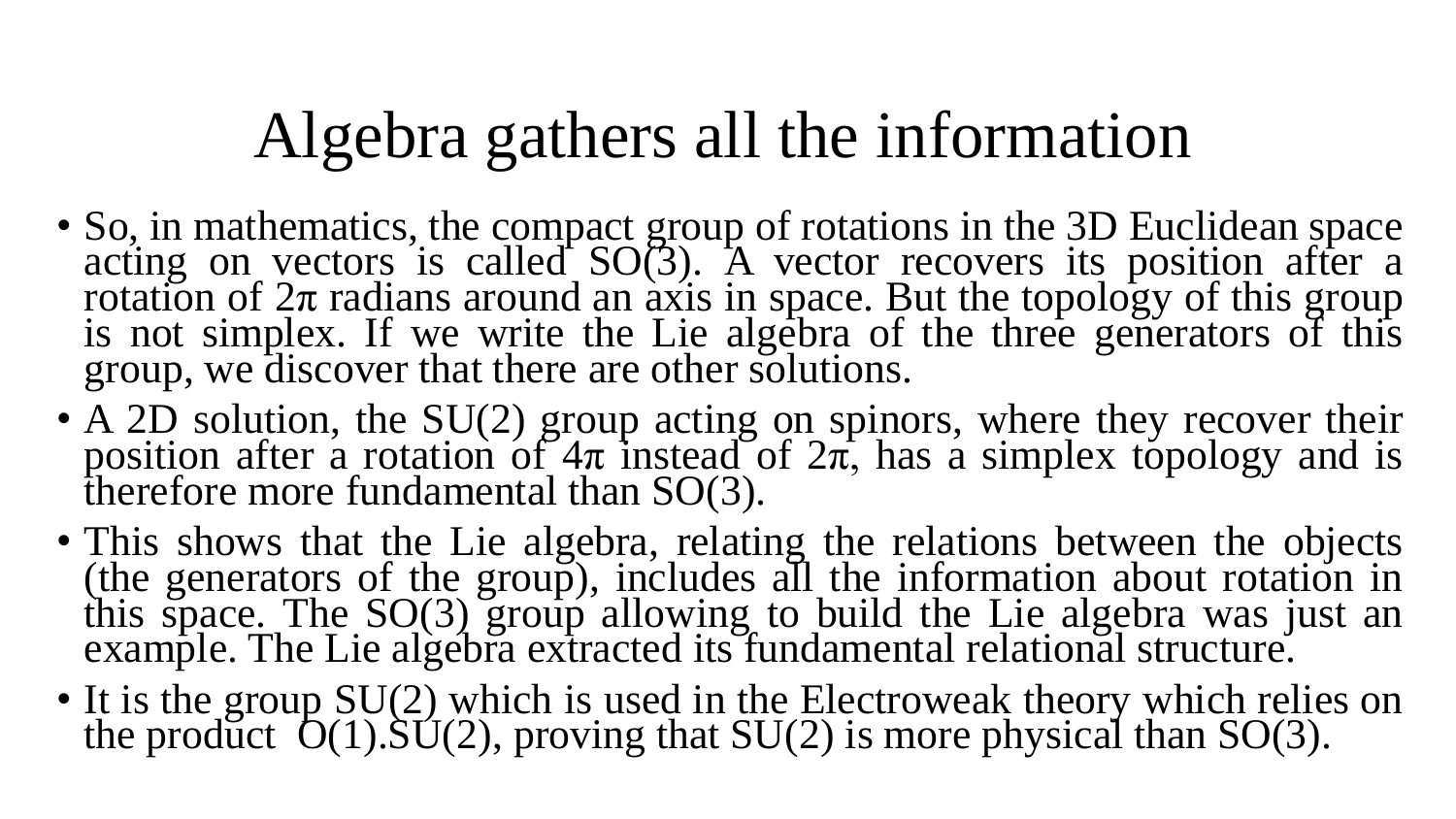### Illustration of the properties of the  $SU(2)$  group

These figures come from the book "Gravitation" by C.W Misner, K. S.Thorne and J.A Wheeler [2]

1148



#### **Figure 41.5.**

"Orientation-entanglement relation" between a cube and the walls of a room. A 360° rotation of the cube entangles the threads. A 720° rotation might be thought to entangle them still more—but instead makes it possible completely to disentangle them.



#### Figure 41.6.

An object is connected to its surroundings by elastic threads as in Figure 41.5. (Eight are shown here. any number could be used.) Rotating the object through 720° and then following the procedure outlined (Edward McDonald) in frames  $2-8$  (with the object remaining fixed), one finds that the connecting threads are left disentangled, as in frame 9 (lower right).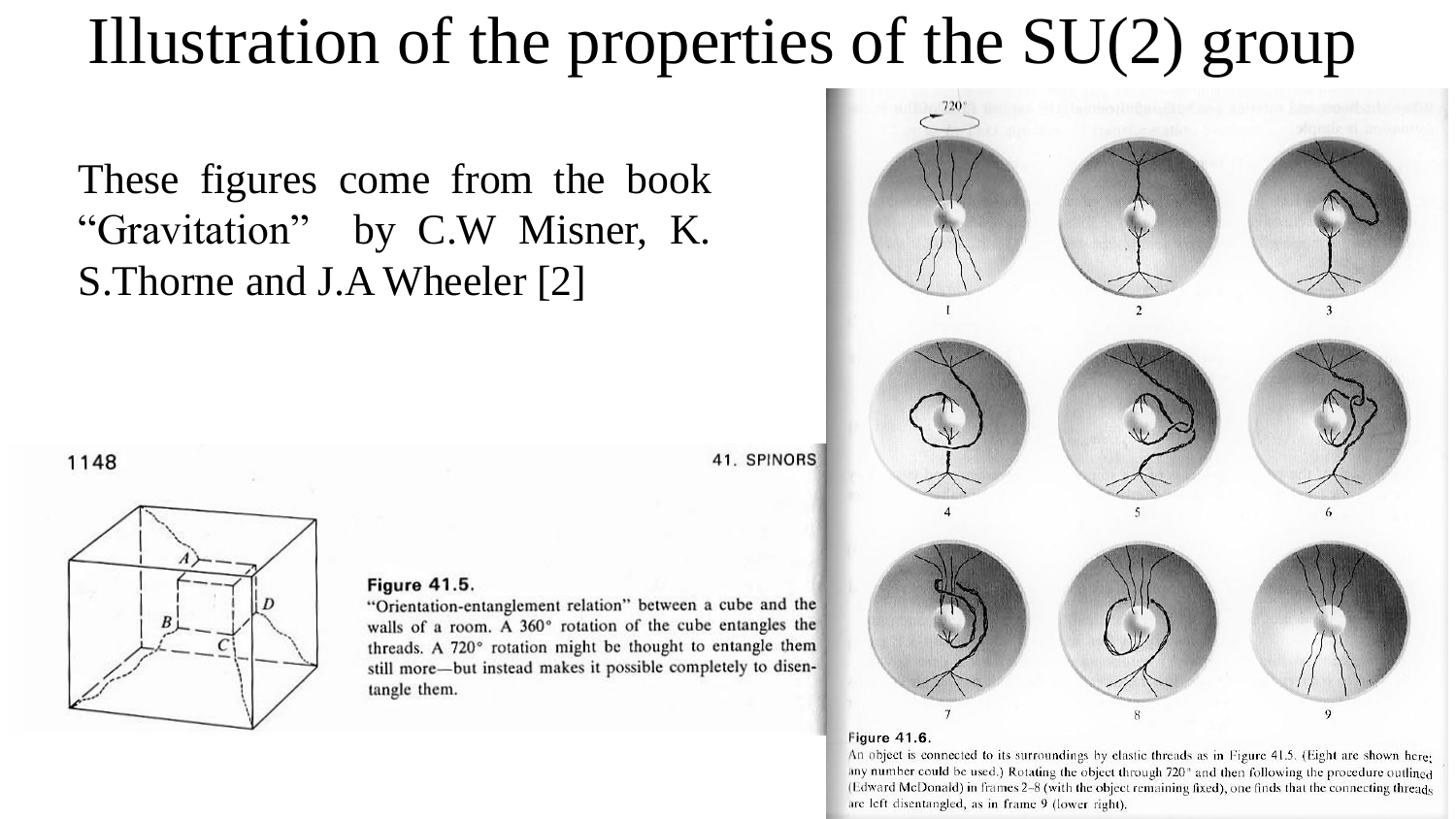# Minkowski

# Mathematics at the rescue of physics

- An other example is provided in relativity by the concept of spacetime.
- After proposing its formalism for special relativity, Minkowski declared that space and time are no longer fundamental concepts and have no physical reality.
- They are only some kind of shadow of a more complex physical reality called spacetime [3].
- Spacetime is something perfectly well defined by the mathematics in special relativity, but it is impossible for a human mind to conceive the concept of spacetime as time and space are so pregant in our mind that the first thing we do when one say spacetime is to try to separate space and time.
- So, at the beginning of special relativity one tried to recover the Newtonian approach by synchonizing clock in a frame for having a universal time in this frame and independantly a space. But this work only in a frame!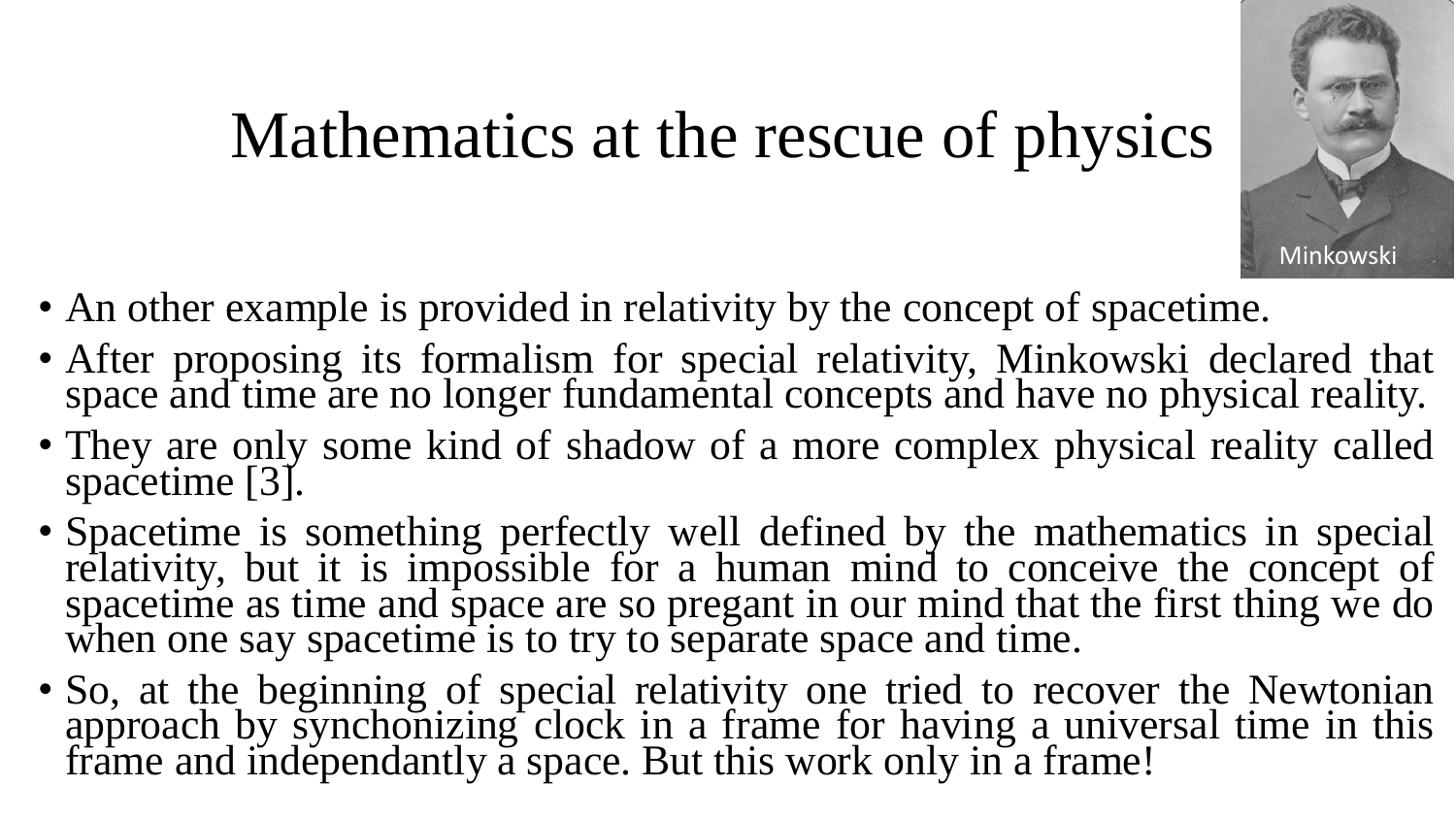# Mathematics and physics

- The role of mathematics in the foundation of physics is a widely debated topic. Many papers have been written about it.
- Here we will work on an example for illustrating how the formalism may be of a great help for explaining the physical phenomenology.
- After the examples that we gave for illustrating G. Bachelard arguments we will describe an other example where the formalism helps to understand the physical phenomenology in relativity.
- We will start by recalling the standard formalism used in relativity in order to stress the originality of the proposal of Newmann and Penrose that we will describe.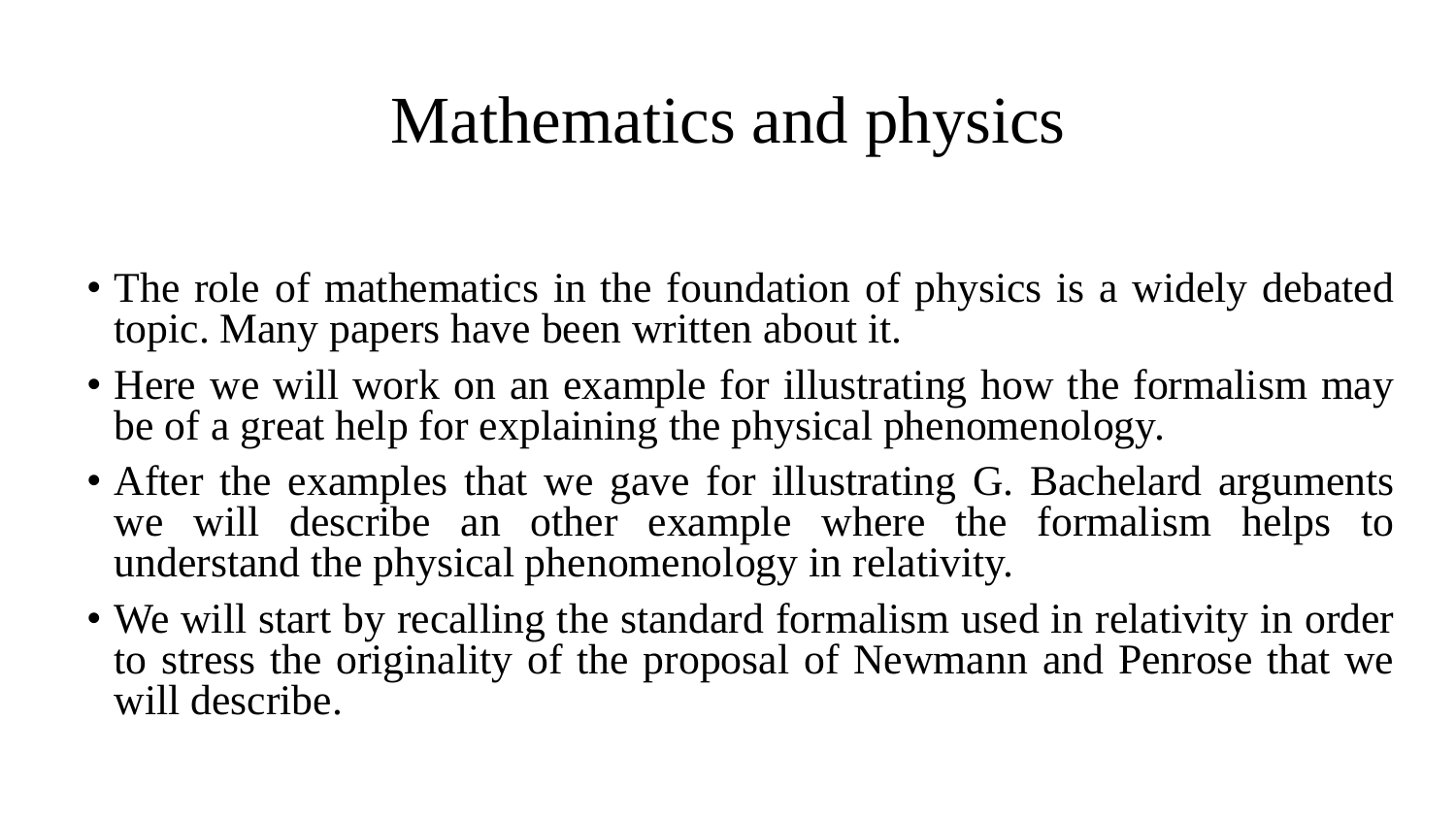# Mathematics and physics

- As the relativity is a geometrical theory of gravitation which describes a spacetime, it is usually described, in analytic geometry by using its tools. On a manifold, modelling the spacetime, a set of global three spacelike and one timelike coordinates, which are functions, allows to define any point.
- As the general relativity is locally compatible with special relativity, it may also be described locally by using a Minkowki local base of orthonormal 4-vectors (3 spacelike and 1 timelike) with local coordinates.
- This, called tetrad formalism, which is sometimes used, alternatively, for describing the spacetime needs a different set of mathematics tools for being achieved.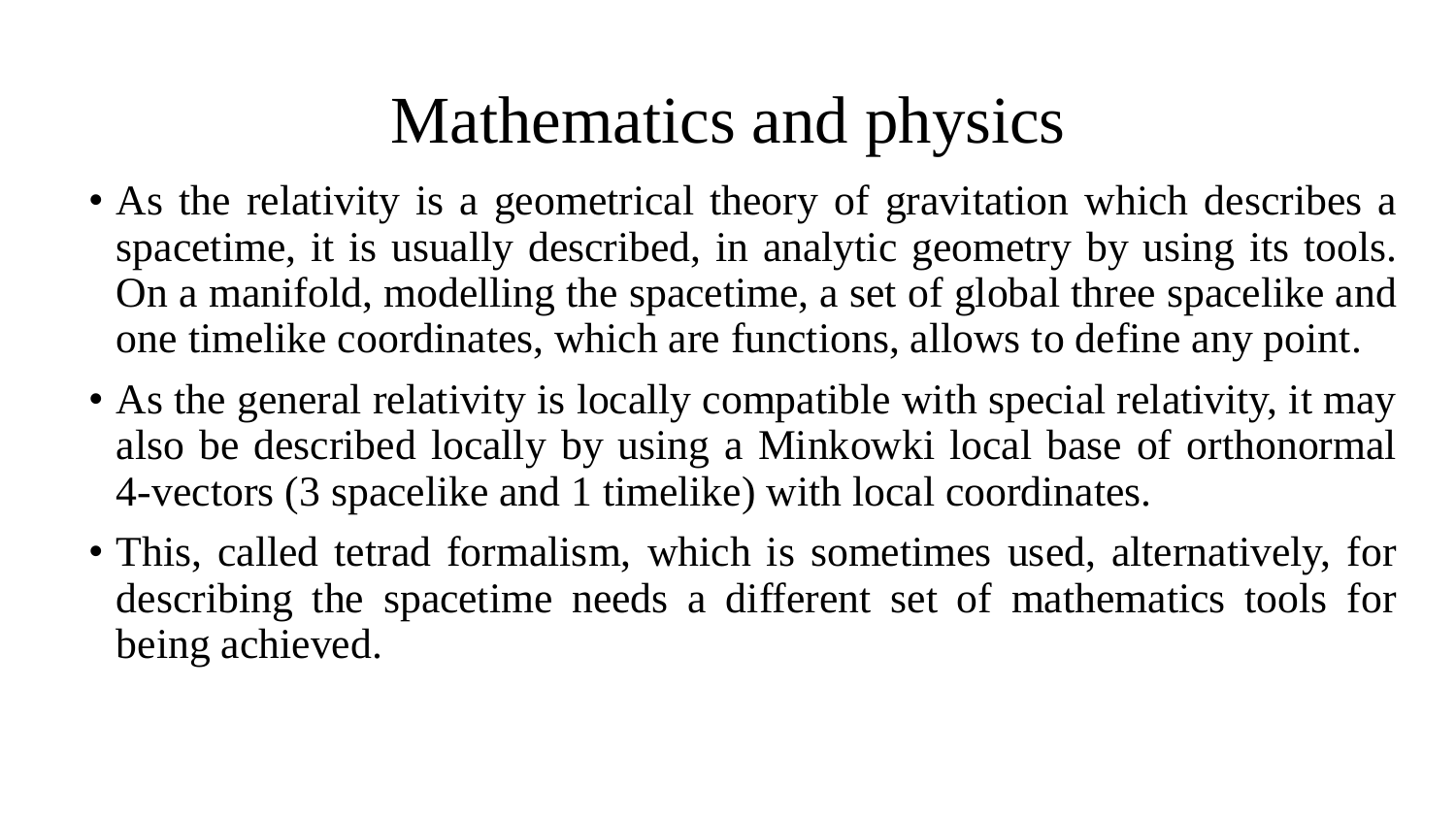### Introduction to the NP formalism



- A good introduction to the Newmann-Penrose (NP) formalism is given by S. Chandrasekhar in his book « The mathematical theory of black holes  $\gg$  [4]:
- « The Newmann-Penrose formalism is a tetrad formalism with a special choice of the basis vectors. The choice that is made is a tetrad of null vectors l, n, m and m\* of which l and n are real and m and m\* are complex conjugate of one another.
- The novelty of the formalism, when it was first proposed by Newmann and Penrose in 1962 [5], was precisely in their choice choice of a null basis: it was a departure fromthe choice of an orthonormal basis which was customary till then.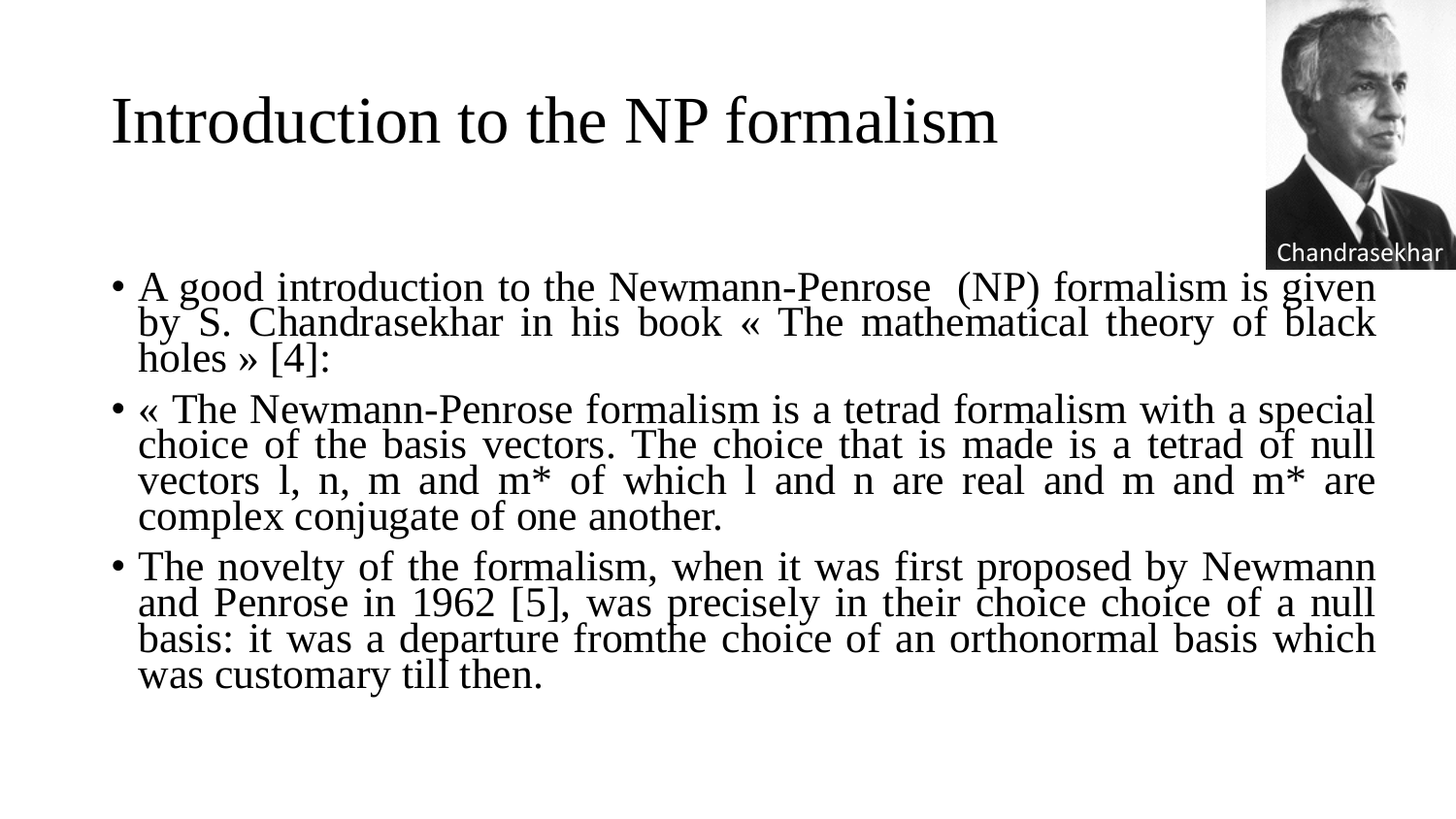

#### Introduction to the NP formalism



- Penrose was originally led to consider the introduction of a null basis in incorporating in general relativity spinor analysis in an essential way.
- The underlying motivation for the choice of a null basis was Penrose's strong belief that the essential element of a spacetime is its light cone structure which makes possible the introduction of a spinor basis.
- And it will appear that the light cone structure of the spacetime of the black holes solutions of general relativity is exactly of the kind that makes the Newman-Pernrose formalism more effective for grasping the inherent symmetries of these spacetime and revealing their analytic richness. »
- In addition S. Chandrasekhar point out that this formalism is particularly efficient in vacuum for the solutions of general relativity. This includes black holes solutions (more generally solution of Type D in the Petrov-Pironi classification [6,7]) but also special relativity. We will explain why.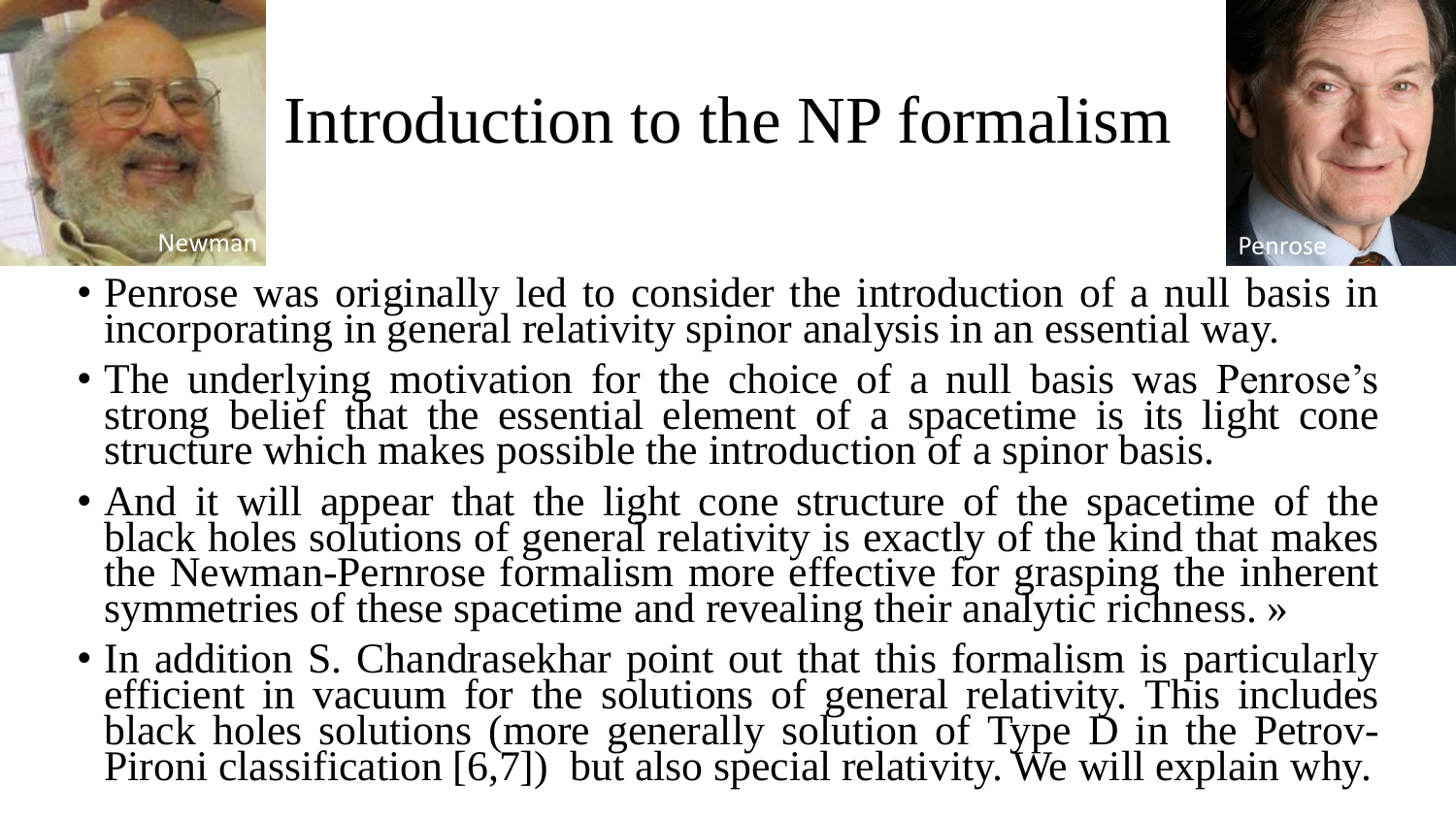#### Introduction to the NP Formalism

- The word « light » is a generic term for electromagnetic waves or any phenomenon whose velocity is that of light, i.e also gravitational waves.
- More important, it is the fact that, for complying with the relativity principle, there exists a velocity invariant in the relativity formalism,  $\frac{1}{4}$  as a upper limit for any physical phenomenoly which is the physical structural constraint.
- Therefore, it is not the light itself which rules the causality but the fact that there is an upper limit of velocity, the light being only a kind of messenger traveling at this upper limit of velocity.
- This is this upper limit of velocity which destroys the absolute time and absolute space of Newton mechanics. This makes the relativistic universe totally different from that of Newton as a local perturbation is not immediately known by the whole universe.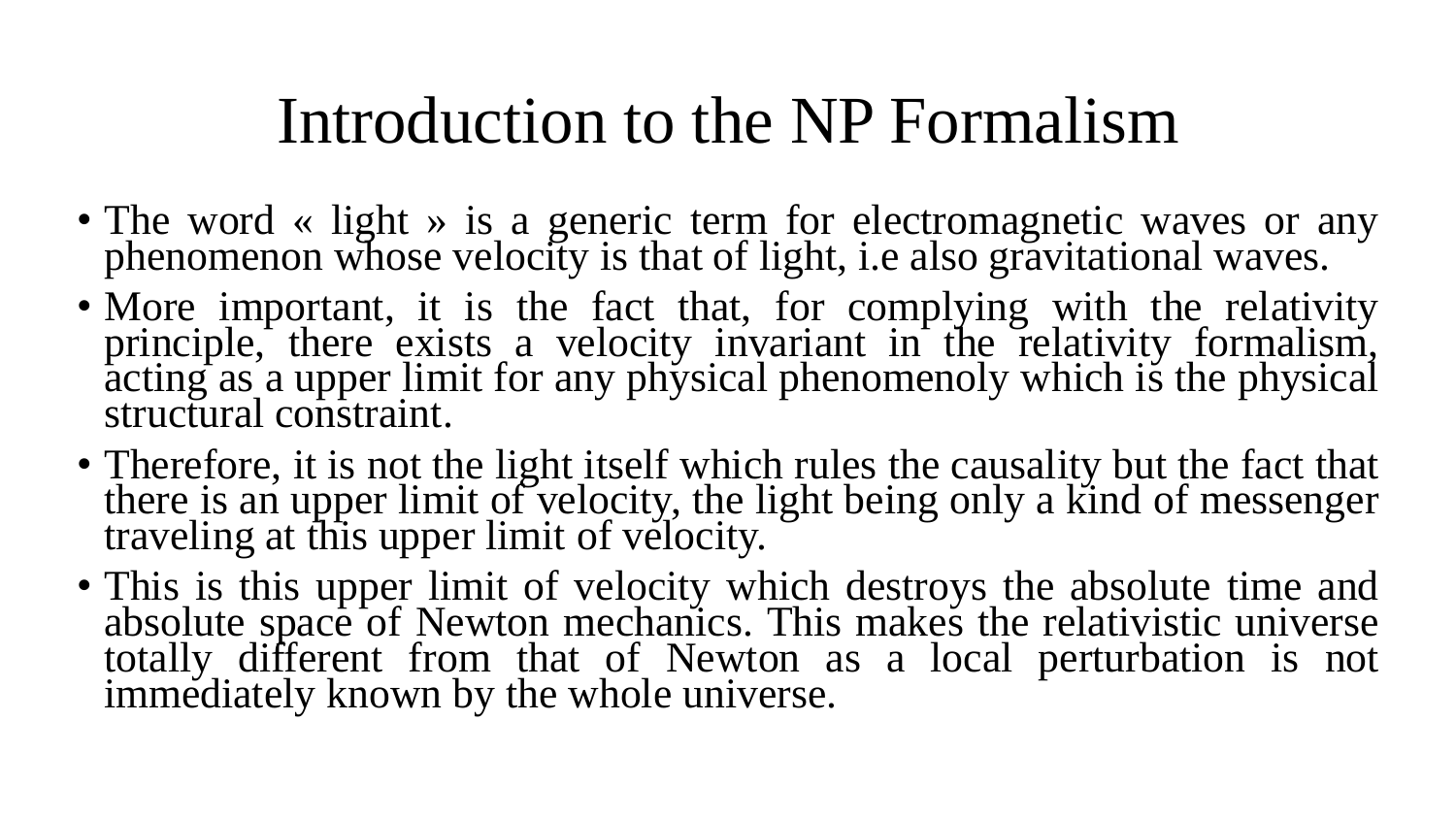#### Comments on this introduction

- There are several issues in the use the tetrad formalism with a basis made of a set of null vectors instead of 3 spacelike and 1 timelike vector.
- A first issue is that, as each null vector is orthogonal to itself, there are only 3 lineary independant orthogonal null vectors, instead of 4 as in the Minkowski basis. This looks not compatible for describing a problem with 4 degrees of freedom.
- Therefore they defined a set of 2 « real » null vectors 1, n and 2 « complex » null vector each one being the conjugate of the other. The real part and the imaginary part will provide 2 additionnal degrees of freedom making the total to 4, as required.
- Let us recall that his requires a different formalism for the derivatives of tensors and vectors (Ricci rotation coefficient instead of Christoffel symbols).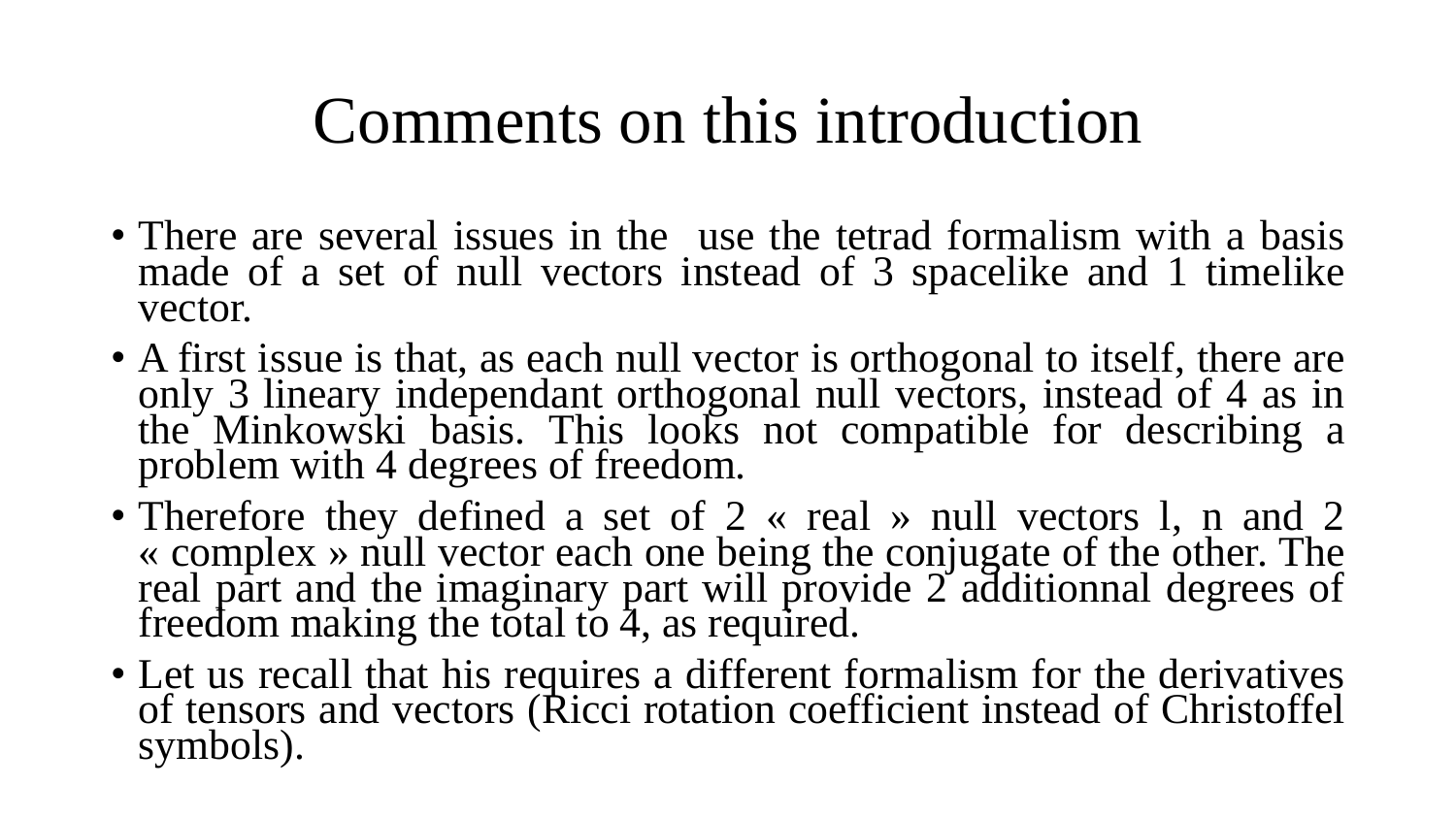#### Comments on this introduction

• In relativity the metric is defined by the formula:

• 
$$
ds^2 = g_{\mu\nu}dx^{\mu}dx^{\nu}
$$

- In this formula  $g_{\mu\nu}$  is callled the metric tensor,  $dx^{\mu}$ ,  $dx^{\nu}$ , the infinitisimal variation of coordinates and *ds* is the line element on the worldline that we will have to integrate by using this formula for getting the « length » (affine parameter) of the worldline..
- A second issue is that, as the ds<sup>2</sup> is null, in null geodesic  $(ds^2 = 0)$ , we cannot use it as an affine or dynamic parameter on a world line.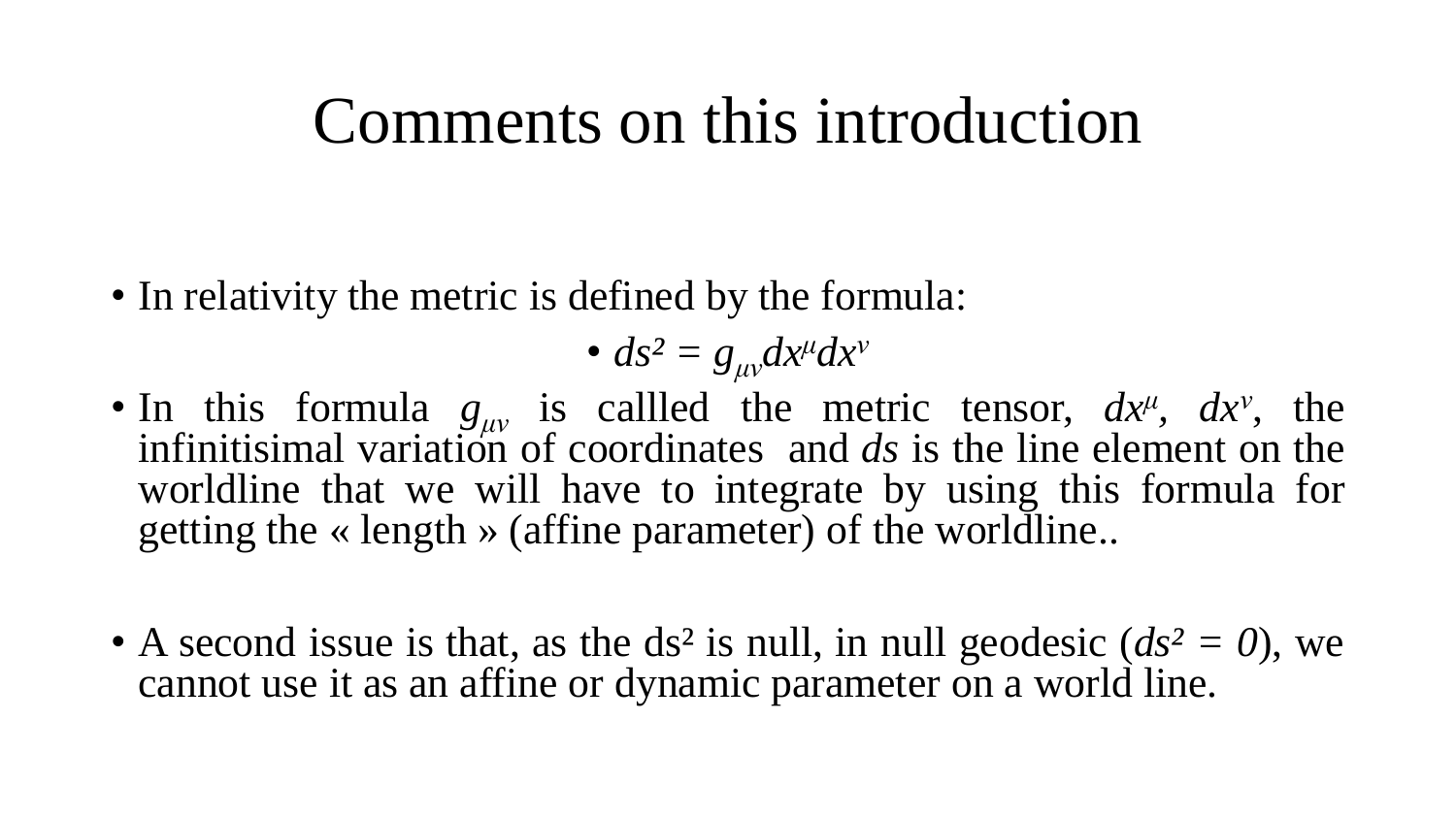#### Newman-Penrose formalism

• In this new formalism the metric tensor is no longer that of the special relativity. **-1**



• But, instead a spinor-like tensor, see [8] for the demonstration.

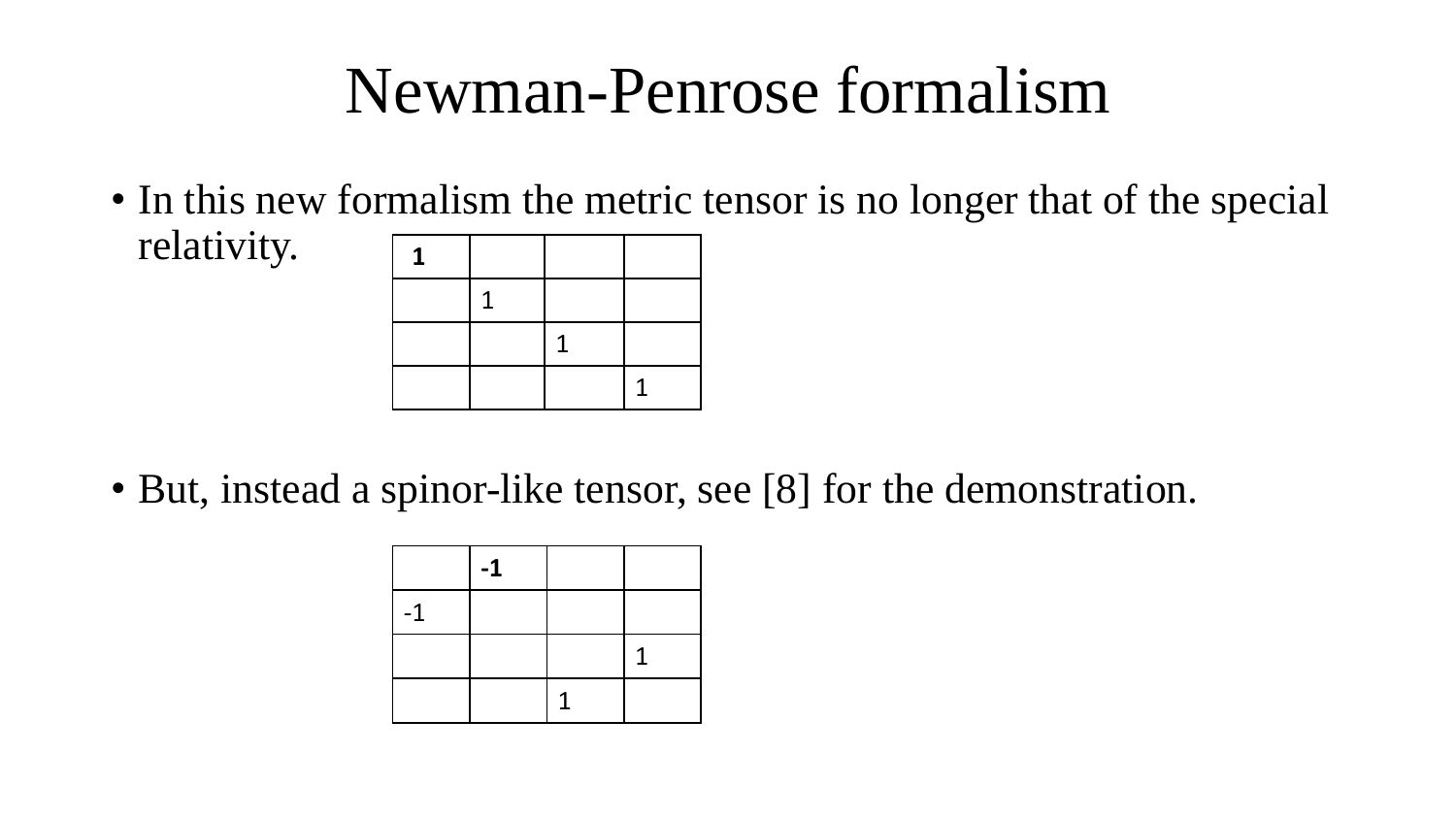#### Newman-Penrose formalism

- This is mathematically perfectly defined but it is difficult to give a physical representation of this as a basis of null vectors is something very difficult to conceive.
- How a set of null coordinates, on a basis made of 3 null vectors including one complex null vector, which are paths of the light orthogonal to themselves and that have null affine parameter  $(ds^2 = 0)$ in a  $\overline{4}$  dimensionnal spacetime, can be used for defining points on the manifold?
- We will see that such formalism, which looks very obscure, will in fact simplify the equations in many cases, this meaning that, likely, there is a morphism between the structure (symmetries) of this formalism and the structure of the phenomenology that it describes.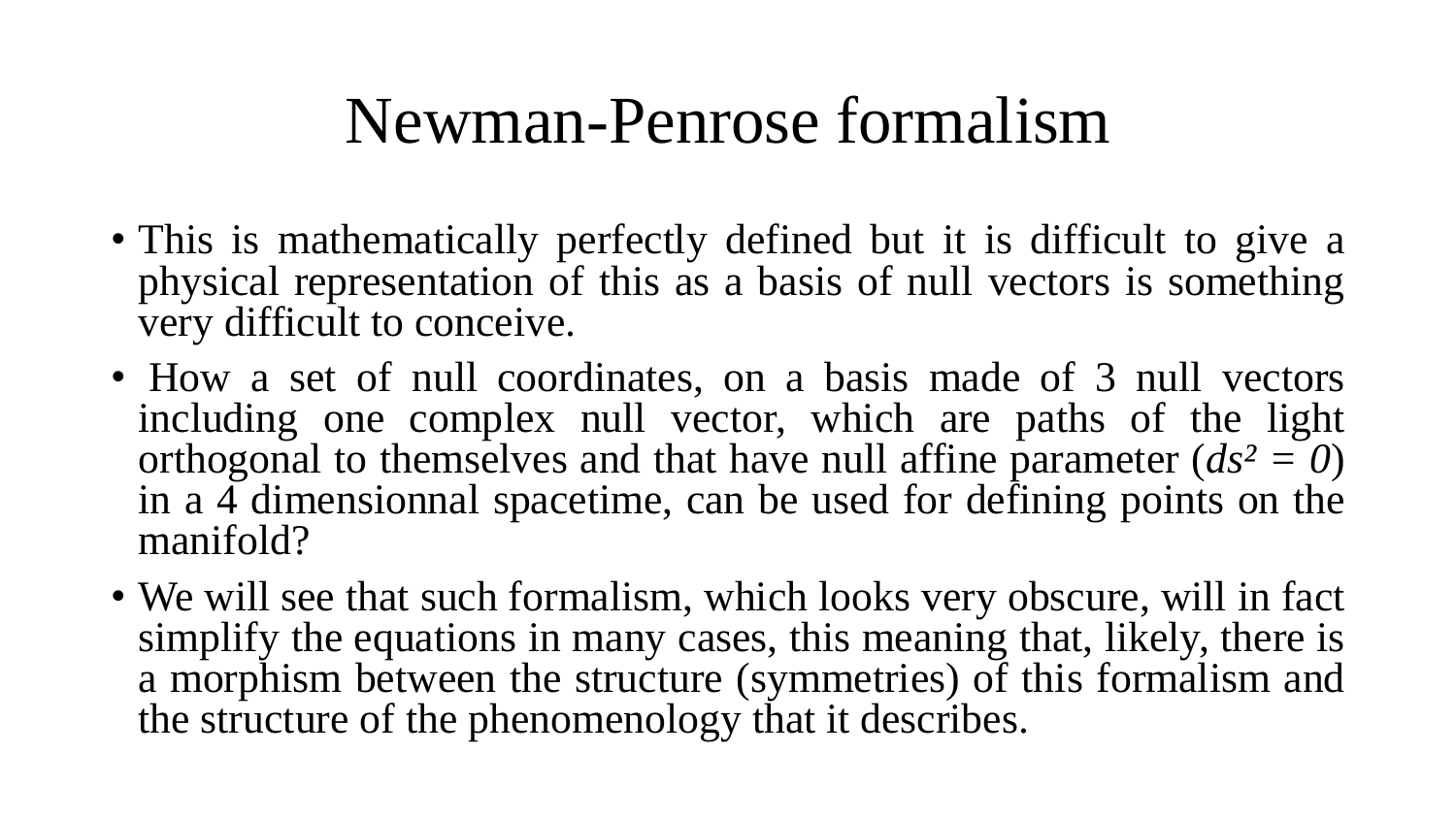# NP formalism simplifies equations

#### • First example

- In the Kerr [9] or Kerr Newman [10] black holes, in this NP formalism, the the spacetime can be fully defined only by one Weyl complex scalar, instead of several in all other formalisms.
- Let us recall that such spacetime of type D is fully defined in vacuum by the Weyl tensor which is a conformal tensor, outside of the ring singularity. The Weyl tensor, which is the Riemann tensor in vacuum, defines the curvature of the spacetime everywhere. The Weyl tensor has 256 components, but per its symmetries, it has only ten independent values, usually represented by 5 complex scalars called Weyl scalars.
- The fact that only one of them is needed in the NP formalism show that, as declared by S. Chandrasekhar, it is the most efficient for grasping the symmetries of this kind of spacetime.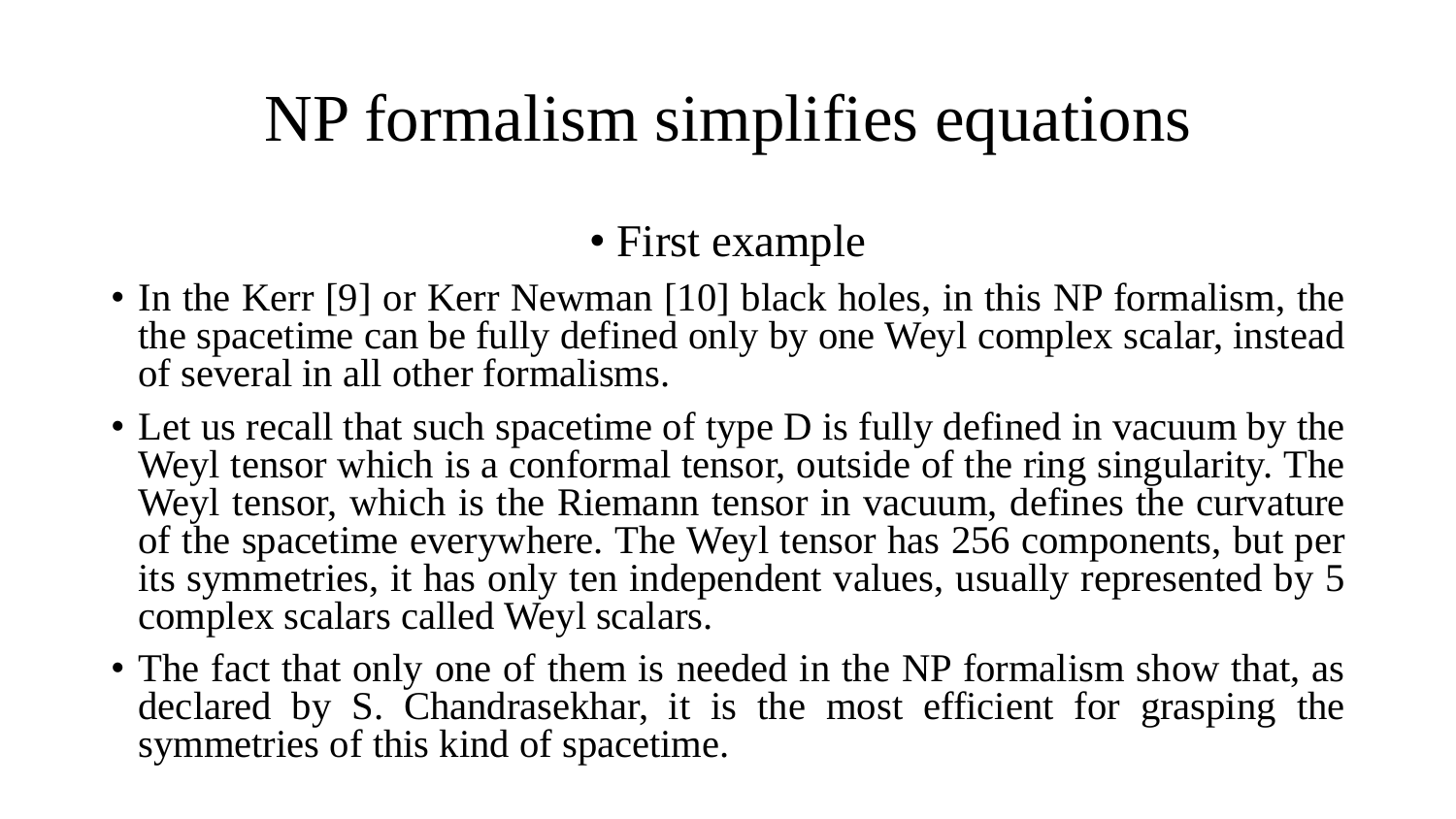# NP formalism simplifies equations

• Second example

• In special relativity, we may also use the NP formalism. The first step is to write the Minkoski metric (coordinates *t, x, y, z*) :

•  $ds^2 = -c^2dt^2 + dx^2 + dy^2 + dz^2$ 

• in null coordinates *U*, *V*, *W*, *W*\* by setting:

• 
$$
U = a(t+x), V=a(t-x), W = a(y+iz), W^* = a(y-iz)
$$

• Where  $a = 2^{-1/2}$ , is a normalization factor. The metric is now written:

•  $ds^2 = -2dUdV + 2dWdW^*$ 

- A boost of parameter  $\varphi$  such that  $v/c = \tanh \varphi$  where *v* is the relative velocity and a rotation of parameter  $\theta$ , are defined by operators which are  $4x\ddot{4}$ matrix.
- Let us compare these operators in the Minkoski and NP formalisms.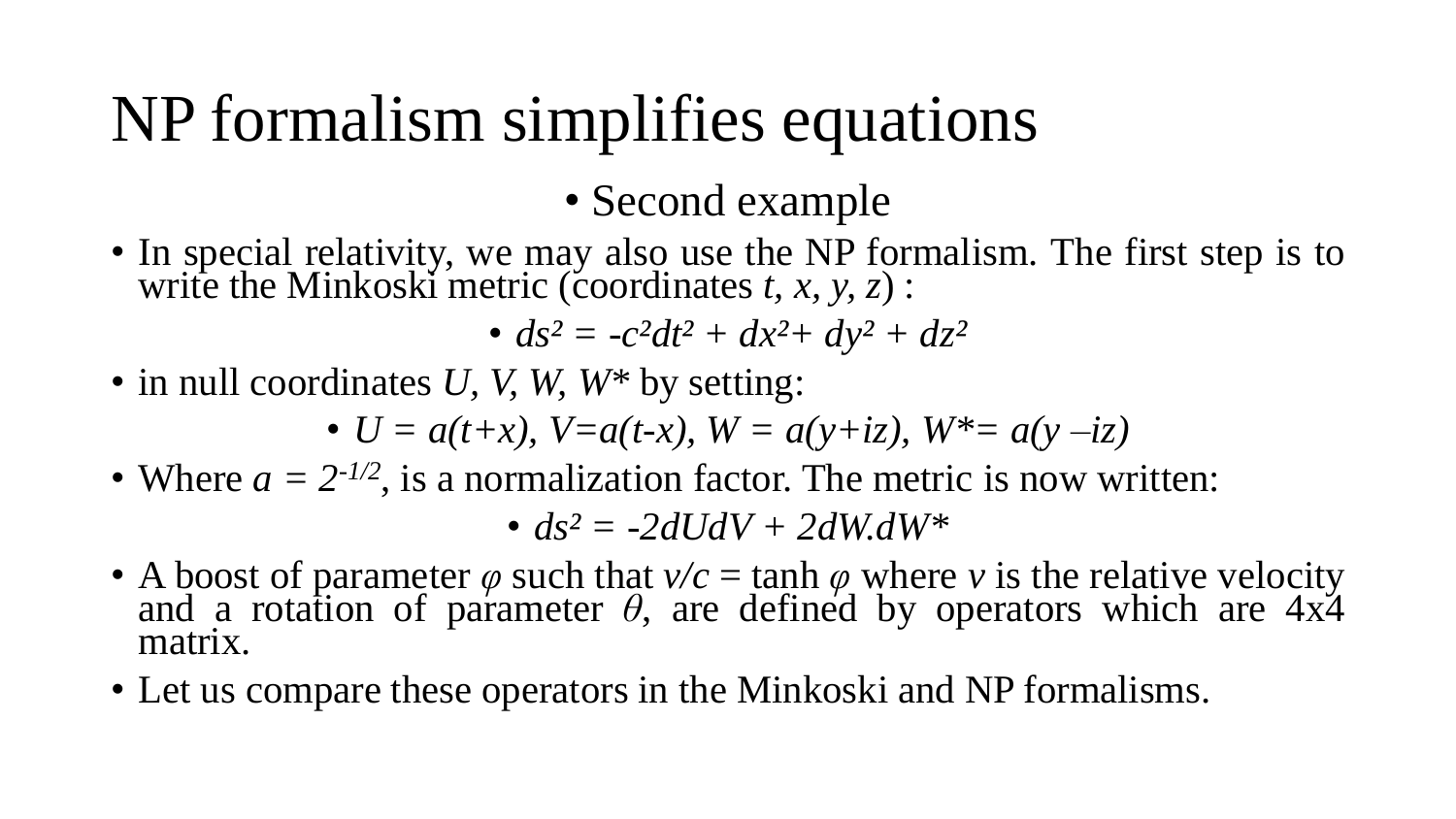# NP formalism simplifies equations

• In Minkoski formalism for a boost along the axis *x* and a rotation around the same axis  $x$ , the matrix is usually written:

| $cosh(\varphi)$  | $-sinh(\varphi)$ |                |               |
|------------------|------------------|----------------|---------------|
| $-sinh(\varphi)$ | $cosh(\varphi)$  |                |               |
|                  |                  | $cos(\theta)$  | $sin(\theta)$ |
|                  |                  | $-sin(\theta)$ | $cos(\theta)$ |

• In NP formalism for a boost along the axis x and a rotation around the same axis *x*, the matrix can be written (see [8] for the demonstration):

| $e^{-\varphi}$ |               |                |               |
|----------------|---------------|----------------|---------------|
|                | $e^{\varphi}$ |                |               |
|                |               | $e^{-i\theta}$ |               |
|                |               |                | $e^{i\theta}$ |

• The NP formalism provides a simpler and more symmetrical matrix, grasping again the symmetries of the phenomenology.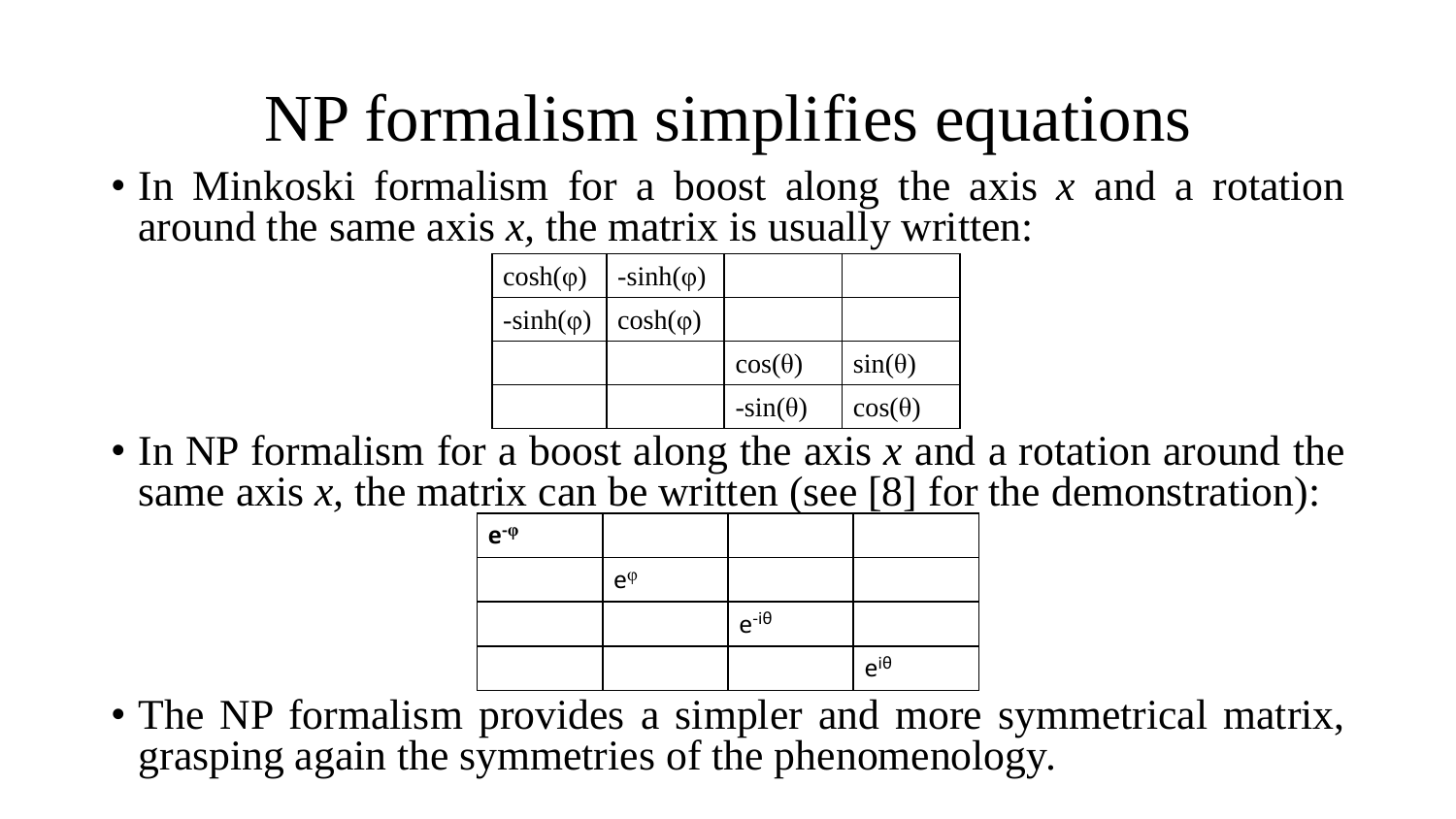

- As the Einstein equation is a set of no linear partial second order differential equations, analytic solutions may be expected only for highly symmetric spacetime. At early time in relativity, the solutions were established by using the symmetries of the spacetime described by the *ds²*.
- The Schwarzschild solution in vacuum, in 1916, relies on a generic form of the *ds²* with a spherically space section, constrained by the Einstein equation (the Ricci tensor must vanish) and the convergence with the Newton equation at infinity. This method has allowed to find some solutions of highly symmetric spacetime but failed to find the solution for rotating black holes which was found by Kerr 47 years later!
- Meanwhile, other methods were developed considering the Weyl tensor (which is invariant by a conformal transformation), which fully specifies the curvature of spacetime in vacuum, as an operator acting on bi-vectors. The study of the eigenvalues of the Weyl tensor will provide an other fruitful approach.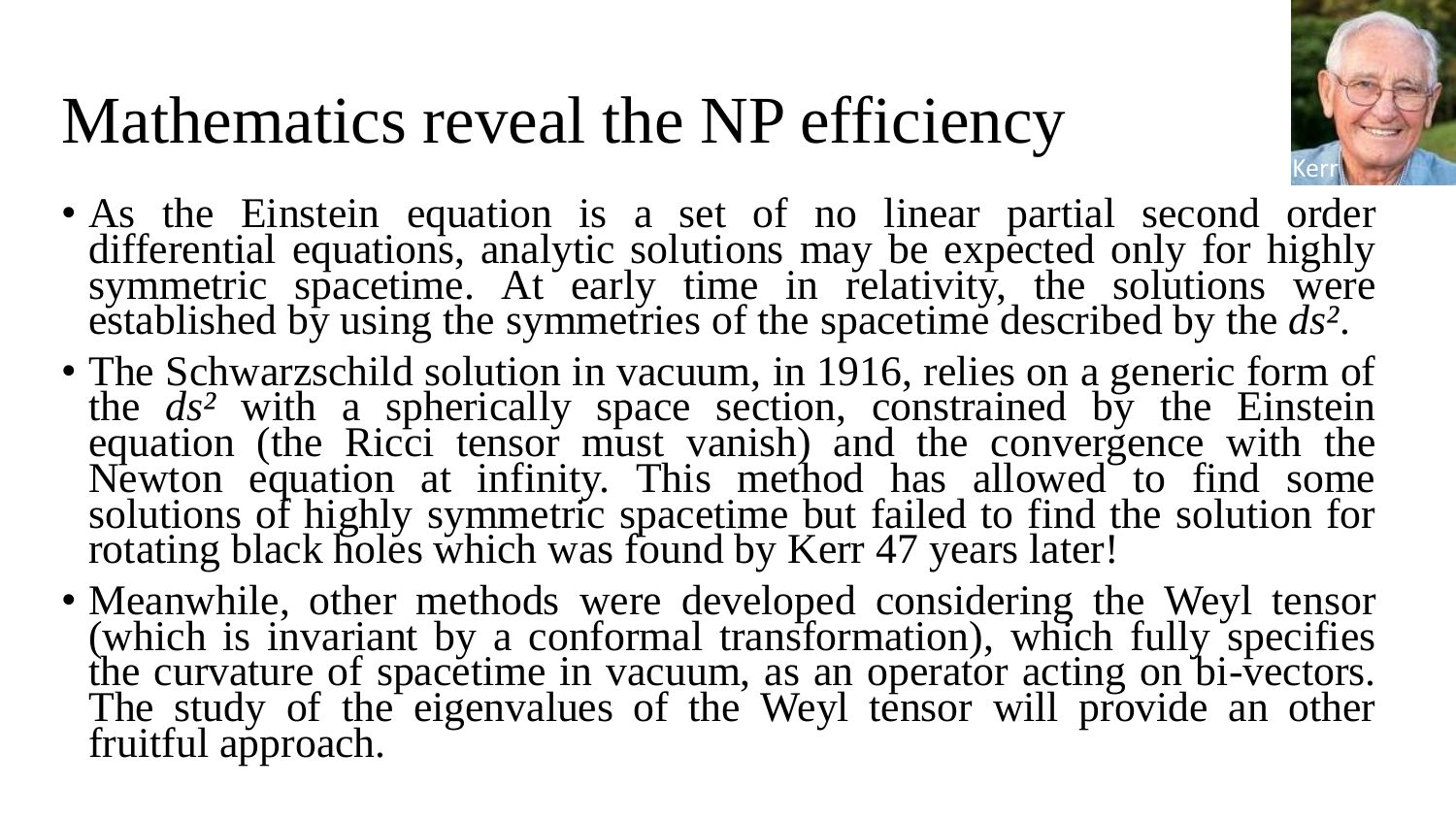- An interesting result is that there are a set of 4 null geodesics (bound to the roots of a quadratic equation), called principal null geodesics which play a structural role in the space time as they fully define the metric.
- Categories of vacuum spacetimes will depend on the number of different roots.
- In type D solutions where the metric is defined in vacuum (empty conformal spacetimes), there are 2 double roots, one corresponding to a class (congruence) of null incoming geodesics (going towards the singularity) and the other to a class (congruence) of null outgoing (coming from the singularity) geodesics.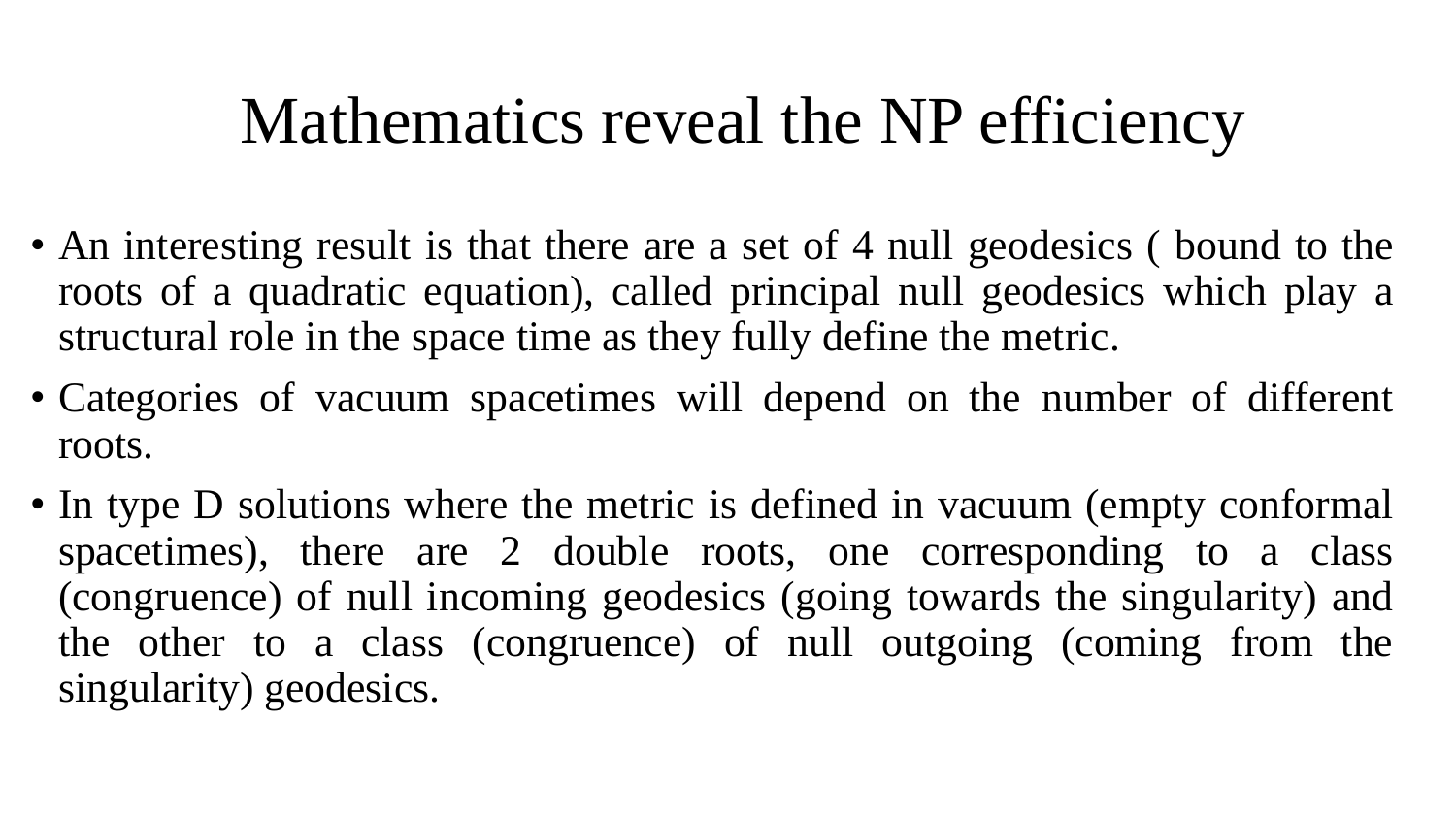- If the NP formalism is so efficient for simplifying the equations describing the spacetime, this is not fortuitous, it is because it relies on these classes of principal null geodesics.
- Penrose suspected that the light rays (null geodesics) were playing an essential role as they rule the causality. This was its main motivation in the NP formalism, but there is more information in this formalism. It defined totally the spacetime as the metric tensor can be written as the sum of the Minkowski tensor (a fixed tensor) plus the tensorial product of principal null geodesics.
- This is the way followed by Kerr in his search of a solution, as related by B. Carter in [11]: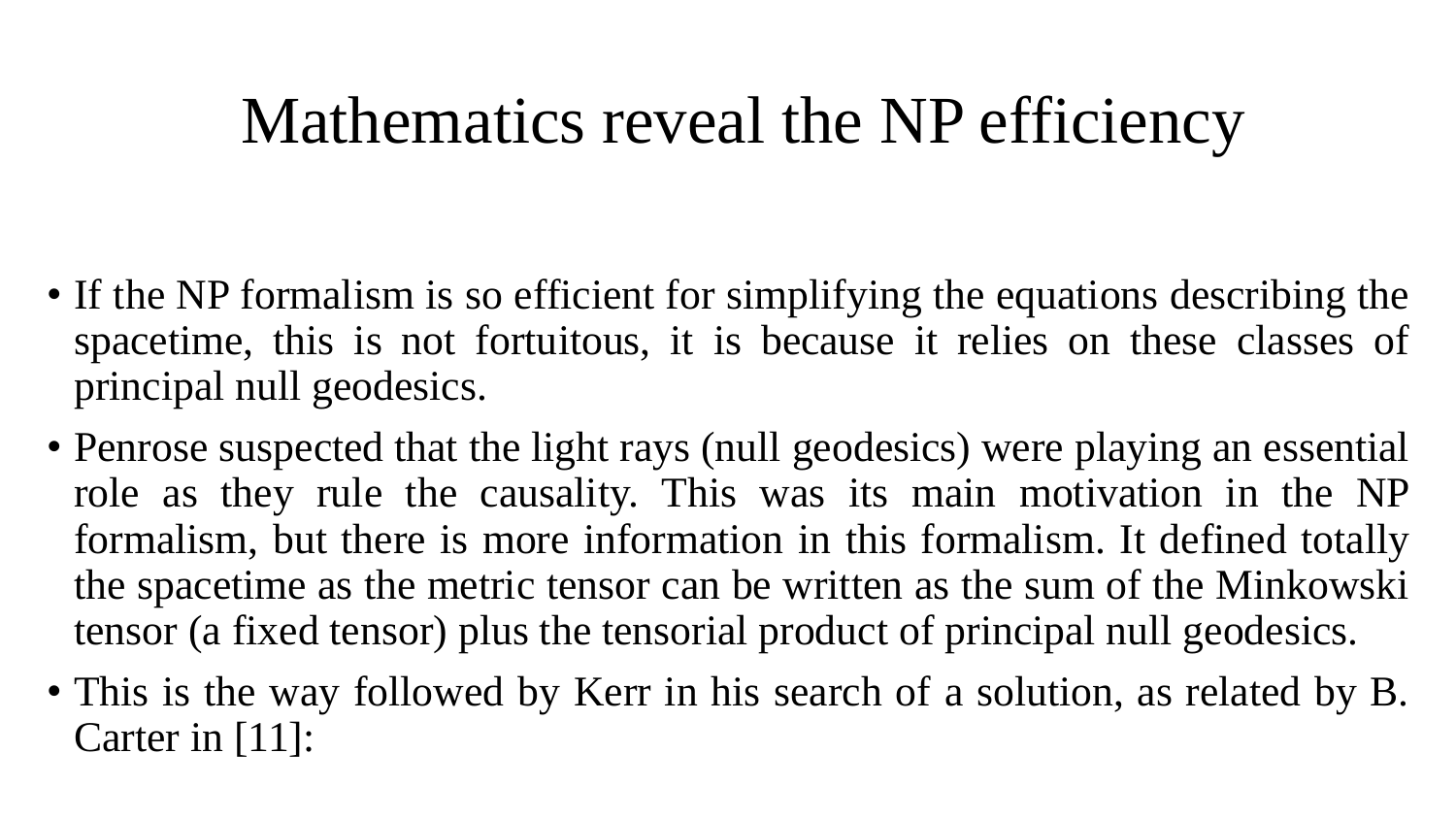- B. Carter
- " In all these spaces the Weyl tensor is of type D in the Petrov-Pirani classification, the two double principal null vectors being given by ..(equations)…. By the kundt and Trumper generalization of the Goldberg-Sachs theorem, these are integrable to give two shear-free null geodesics congruences. The first of these is incoming the second outgoing…..
- It is by making use of these structural properties of the Weyl tensor and specifically looking for non hypersurface-orthogonal solutions, that the empty space metrics of the family were derived by Kerr. Subsequently these metrics were derived by Kerr and Schild from a systematic study of empty solutions whose metric tensor is 'locally) the sum of a flat-space metric tensor and the tensor product of a null vector with itself."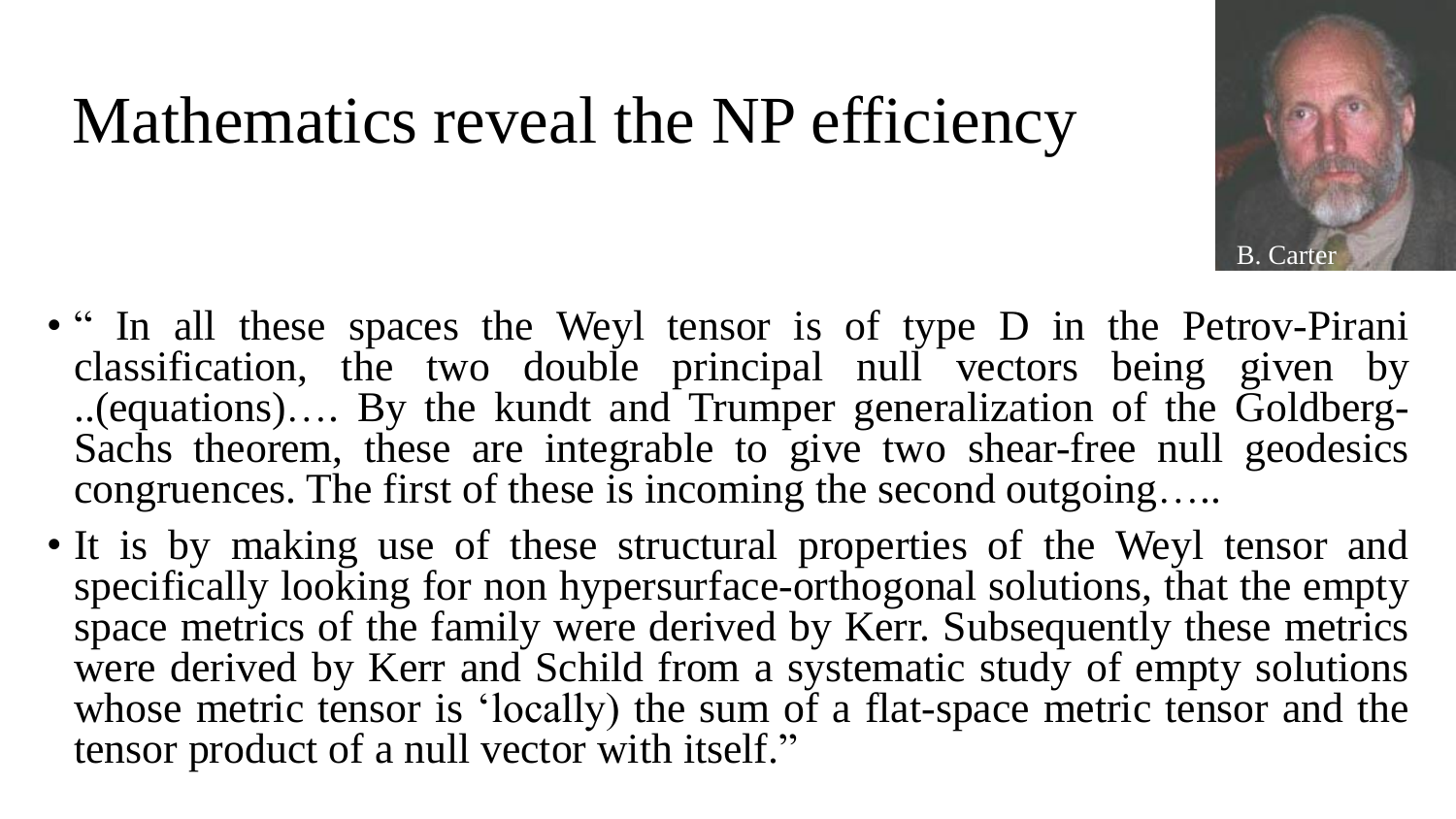### Contribution of E. Cartan in 1922



- In a paper published at the « Académie des Sciences » [12] Elie Cartan, as soon as in 1922, noticed the interest of what he called «the optical universe » which belongs to a class of empty conformal spacetimes in relativity.
- He noticed the existence of a class null geodesics, called principal null geodesics, which play a structural rôle in the description of the Schwarzchild spacetime (which is defined in vacuum).
- He identified that in the Schwarzschild spacetime these four principal null geodesics are only two (each one is double).
- It is because this spacetime is of type D, but Cartan did not know that as this will be established more than 30 years later by Petrov and Pirani in their classification.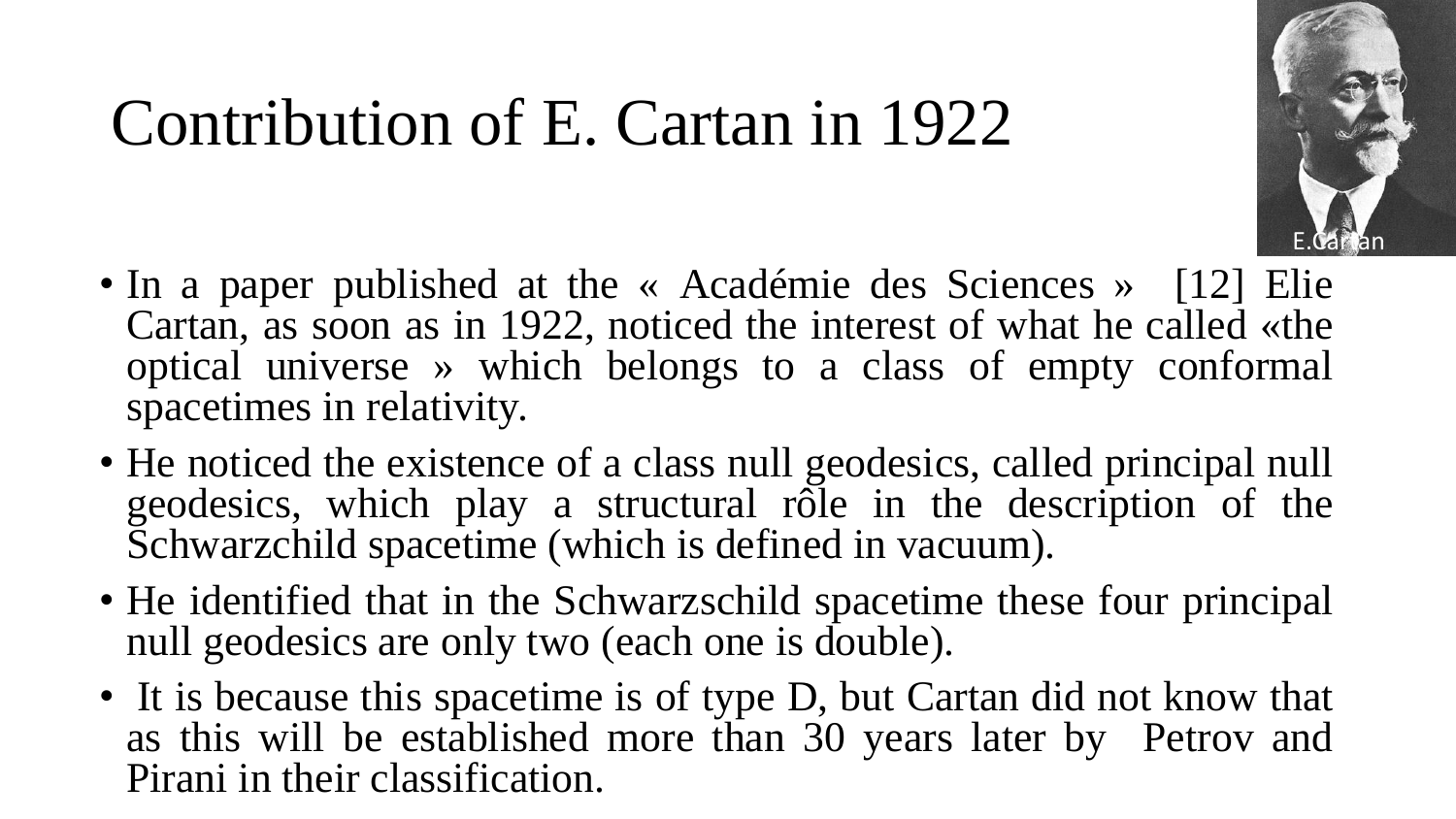# This suggest a dual approach in Special relativity

- In Special relativity (SR), as all inertial (Galilean) frames are equivalent (no preferred frame) usually, one is selected as the reference (that of the observer) and for the others, their boost, their rotation are described from its point of view.
- The velocity of light is an invariant (the same for all Galilean frames), but the frequency of a light ray emitted on a frame is different in the others.
- As we know the structural role of light in relativity and as the velocity of light is an invariant, this suggests to select a null geodesic as the reference.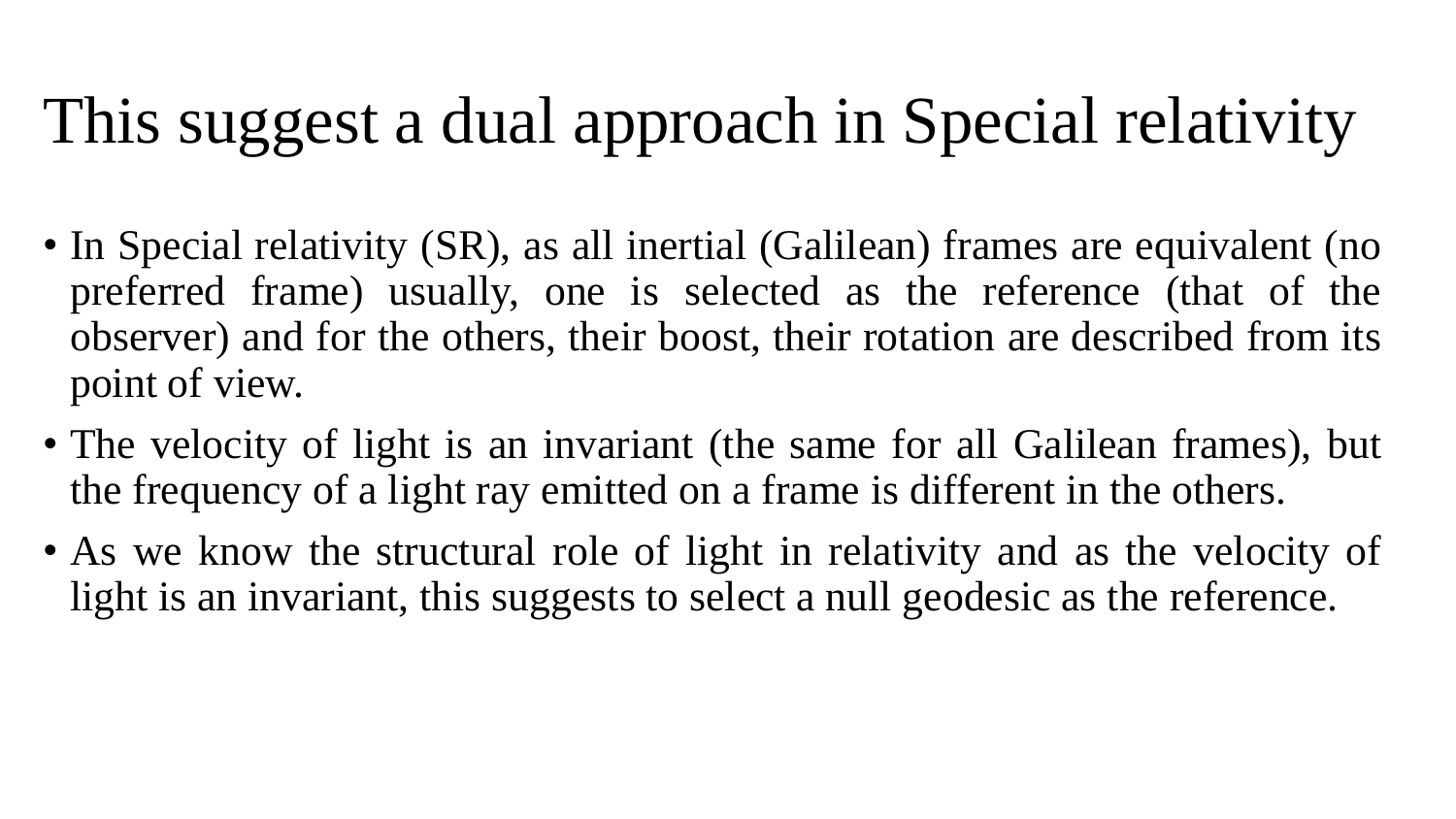# This suggest a dual approach in Special relativity

• As  $ds^2 = 0$ , usually the four-momentum  $p^{\mu}$  is used as affine parameter on null geodesics. It depends on the frequency of the photon whose energy is:

• 
$$
E = hv
$$

• Because:

• 
$$
p^{\mu} = E/c = hv/c
$$

• In this case, if we calculate the Doppler shift  $f/f_0$  between two frames of relative velocity *v* by using the relativistic Doppler equation with  $v/c = tanh(\varphi)$  i.e  $\varphi$  $=$ *argtanh(v/c)*, see [8] for a demonstration, we will get :

$$
\bullet \ \frac{f}{f0} = e^{\varphi}
$$

• This result which gives the ratio of frequency will give the ratio of affine parameter of two Galilean frames in the frequency representation.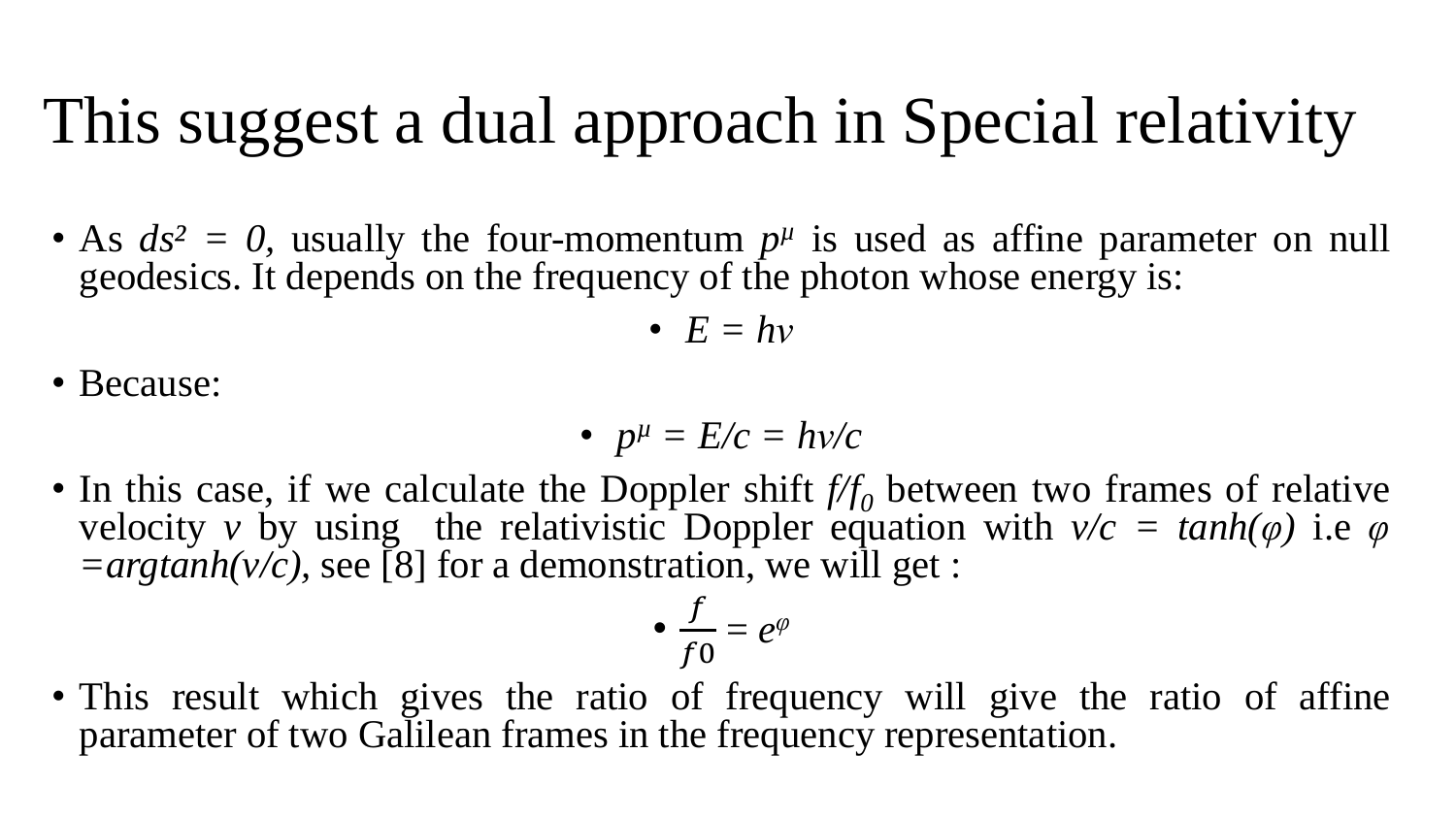### Conclusion

- The Newman-Penrose formalism, in addition to simplify the equations and to reveal hidden symmetries the spacetimes open the door to a new conceptual approach relying on null basis geodesics and null coordinates which is the dual of the usual analysis.
- A frequency-based analysis, is a kind of Fourier formalism where, as many tools have been developed, this open a new field of investigations.